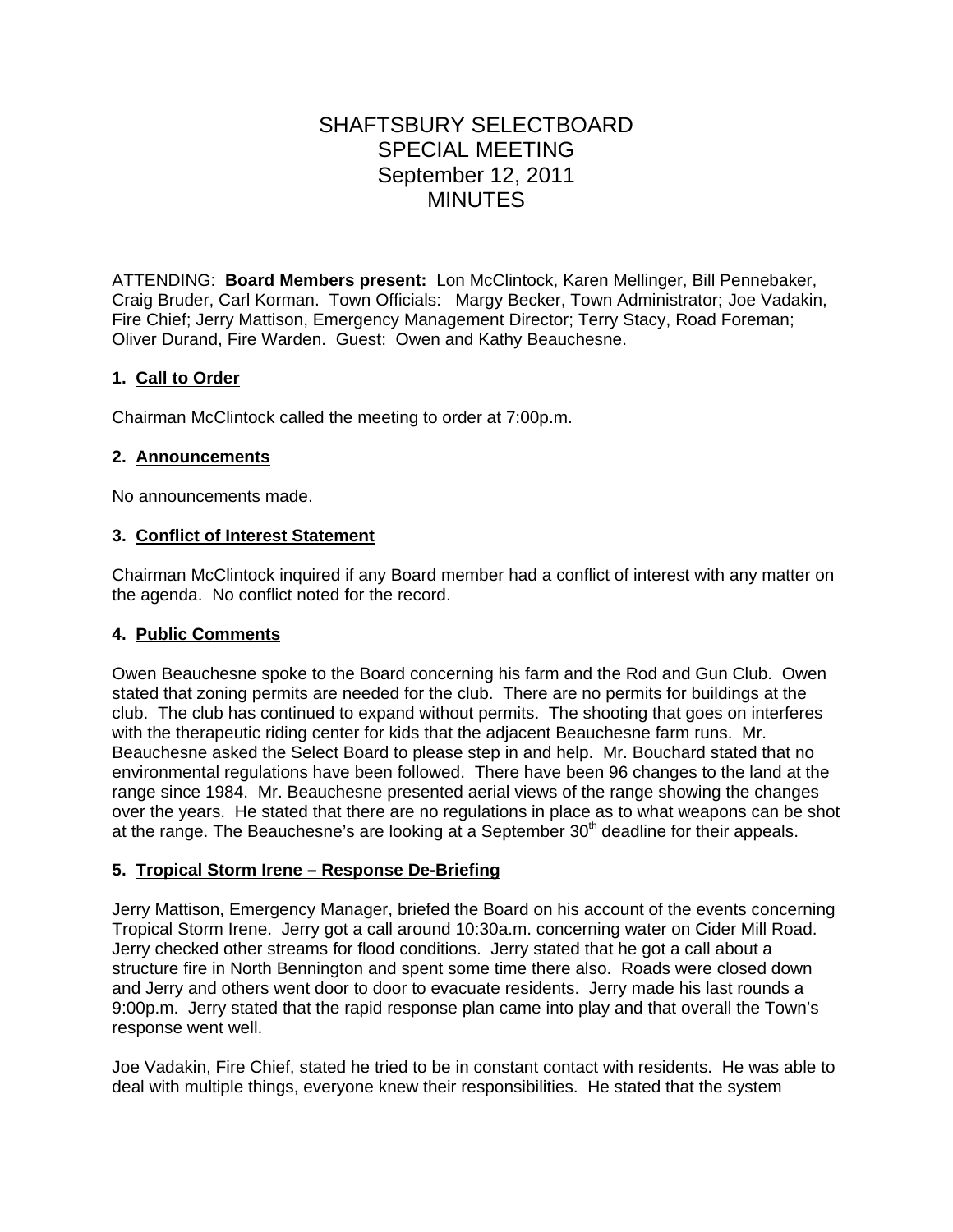worked and it just flowed. Joe stated that it was obvious that Cider Mill Road was not a minor flooding event but that there was enough help. Carl Korman asked what lessons were learned after the storm and if there was an after-action report. He asked if an objective report would be put together to look at what should have happened or been anticipated.

Terry Stacy reported that he got a call just after 10:00a.m. that morning from the State Police about a tree down in Granger Hollow. Terry called in the crew. Some crew members were sent to Granger Hollow and some to Cider Mill Road where they closed the road.

Judy Stratton, Town Clerk, stated that she was not sure what her role was and did not want to second guess. She said she thought that the weak link was public information; too many varying reports were circulating.

Margy Becker, Town Administrator, got a call from Karen Mellinger about the situation on Cider Mill Road. Events started to unfold quickly. Margy stated that it was frustrating going in without a predetermined role. One problem was that when at Cole Hall she could not hear communications between the departments.

Karen Mellinger reported that she got a call about Cider Mill Road being gone. She made phone calls and went to the Fire House and then to Cole Hall. Karen decided to take photos to document the event.

Carl Korman asked if there was one person that could declare an emergency. Jerry Mattison stated that the Chair had the authority to declare an emergency.

Carl Korman suggested that cards be made with the department heads and select board members' home, cell, and work phone numbers and email addresses on them.

Karen Mellinger stated that the schools need to be involved and made aware of any emergency situations.

Oliver Durand, Fire Warden, was out of town when the storm hit, but he kept in touch. Oliver noted that communication from state to town was not good. The State needs up-dated numbers.

Lon McClintock noted that the road closure signs needed to be more visible. Chair McClintock suggested it would be best if Jerry Mattison wore only one hat during a declared emergency. The Select Board will document loss and damages for FEMA.

Joe Vadakin discovered the roof leak on the fire house during the Irene incident. Joe stated even without the leaking roof the fire house is unsuitable for use as a shelter. There are no food and water provisions, and it was being used as a command center during the incident. He suggested talking to the Red Cross about designating emergency shelters in Shaftsbury.

Jerry Mattison reported the school, church, and north station can be used as shelters. The Red Cross will bring in provisions.

The question was asked if Glatsenbury should be part of the emergency reponse plan. FEMA will be at Cole Hall Tuesday, September  $13<sup>th</sup>$ , they have asked for a map with location sites.